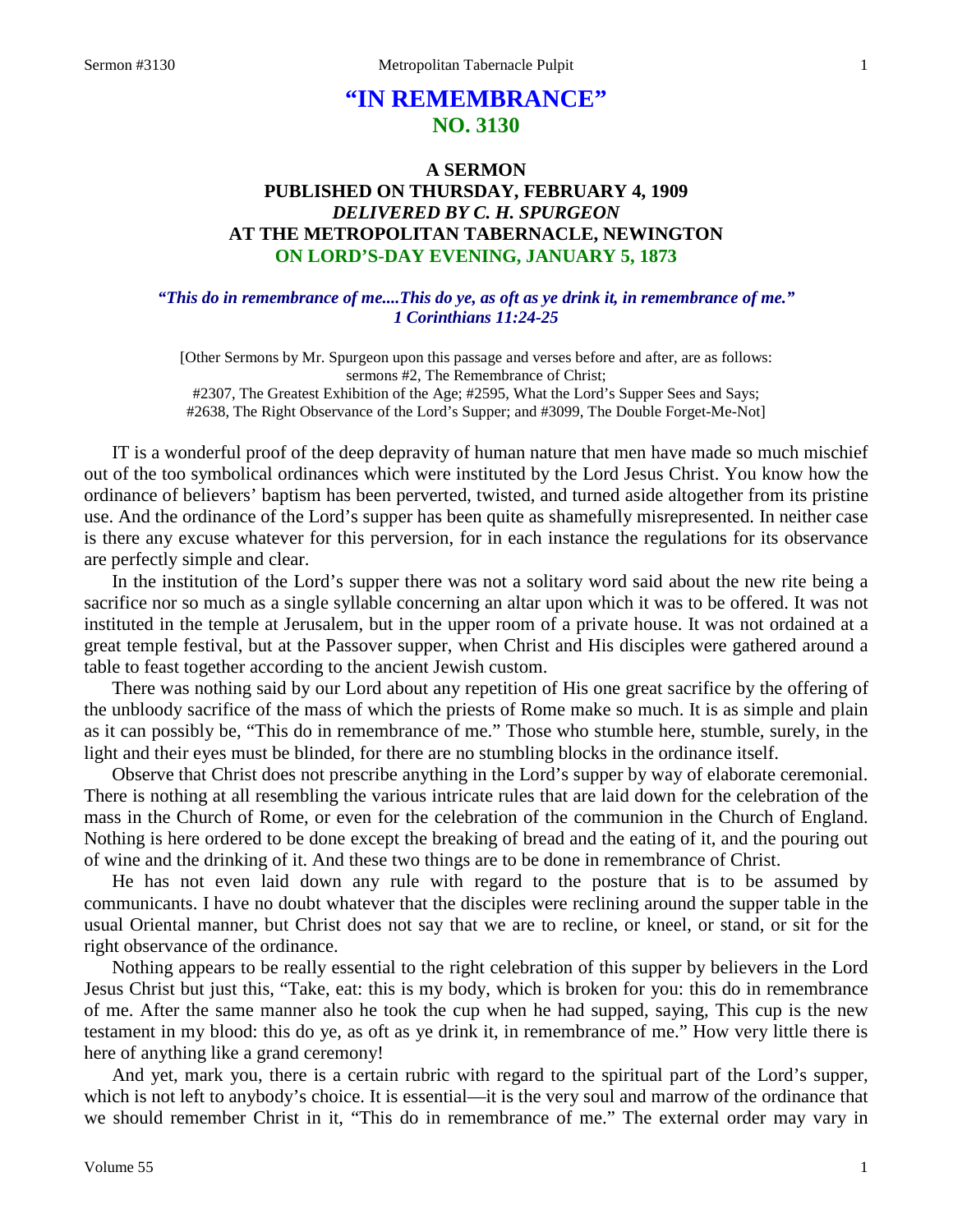certain respects, but the internal essence must be there, else you will have the mere dead carcass, and you will have lost the soul, the spirit, the very life of the whole ordinance.

Again and again our Savior says, "This do in remembrance of me....This do ye, as oft as ye drink it, in remembrance of me." To remember Christ, then, is the main point in the right observance of this ordinance—to let the memory look Him in the face again, to put the finger once more into the print of the nails, and to thrust the hand again into His side.

Once again to adore the Savior whose head for us was crowned with thorns, but is now coroneted with glory—to remember Him, to recall Him—that is our main business as we gather around His table. May God graciously grant to us the grace to attain to that which is the very essence, and soul, and life of the Lord's supper, that is, the remembrance of Christ!

**I.** And first, let me remark, dear brethren and sisters in Christ, that, as we gather around the Lord's table, OTHER MEMORIES WILL COME, BUT THEY MUST NOT BE ALLOWED TO CROWD OUT THE ONE MEMORY, "This do in remembrance of me."

Other memories will come—I am sure they will come to me and I believe that they will come also to my Christian brethren and sisters here. *You will remember well the time when you did not know Jesus*. With deep regret, our memory will go back to the period when the little that we did know of Christ was misused. When we despised and rejected Him. When we had ill words for His people and hard words for everything that concerned Him. It is a profitable exercise for us to look unto the rock from which we were hewn and to the hole of the pit from which we were dug.

That is not an ill memory with which to come to our Lord's table—with our eyes full of the tears of repentance for our past sin, yet rejoicing that we are now washed and cleansed, although once we were defiled and altogether unfit to occupy the children's place.

Will you not remember, too, *the times when God's Spirit first began to work upon you*, and you hovered around the cross, and in consequence, began also to hover around the communion table? Do you remember when you sat up in the gallery and looked down on the people of God who were gathered to remember their Lord in the observance of this ordinance?

Your mother was there and perhaps your brothers and sisters were there, and maybe a wife was there, or a husband was there—and you felt the separation from them very sorely—and all the more because you feared that it might be the prelude to an eternal separation, when those who have been joined together by ties of blood must be separated from one another as far as heaven is from hell because they have never really been one in Christ Jesus.

You remember the prayers that you used to put up, that you also might know Jesus as your Savior, and might then be able to make a profession of your faith, and come to His table with your loved ones to remember Him. I recollect well those times in my own experience. And as I recall them, I bless the Lord that He answered my prayers and set me also among His children.

Do you not also recollect *the time when you first came to His table*? With some of you, it was in the first flush of your youth. You had heard of Jesus and believed on Him, and straightway you said, "I will be His disciple and I will take up His cross and follow Him." You joined His church and then, when the hour came that you should, for the first time, enjoy the privilege of fellowship with Him at His table, you reckoned on it with eager anticipation, and you came to your first communion service with much prayer and holy longing that you might meet your Lord there. It was a very precious season to you.

Since then, you may have had better times than that, but probably none that you remember better, and none in which there was a greater freshness about your heart's affection for your Lord. The bloom was on the peach then—the dew of the morning was still on the field that the Lord had blessed. Possibly, some of that dew and that bloom has been brushed away by contact with the world, but it was very fresh and beautiful then. It cannot be unprofitable for you to remember the love of your espousals. And if that remembrance should lead you to do your first works with your first love, that memory will not be out of place even at your Lord's table.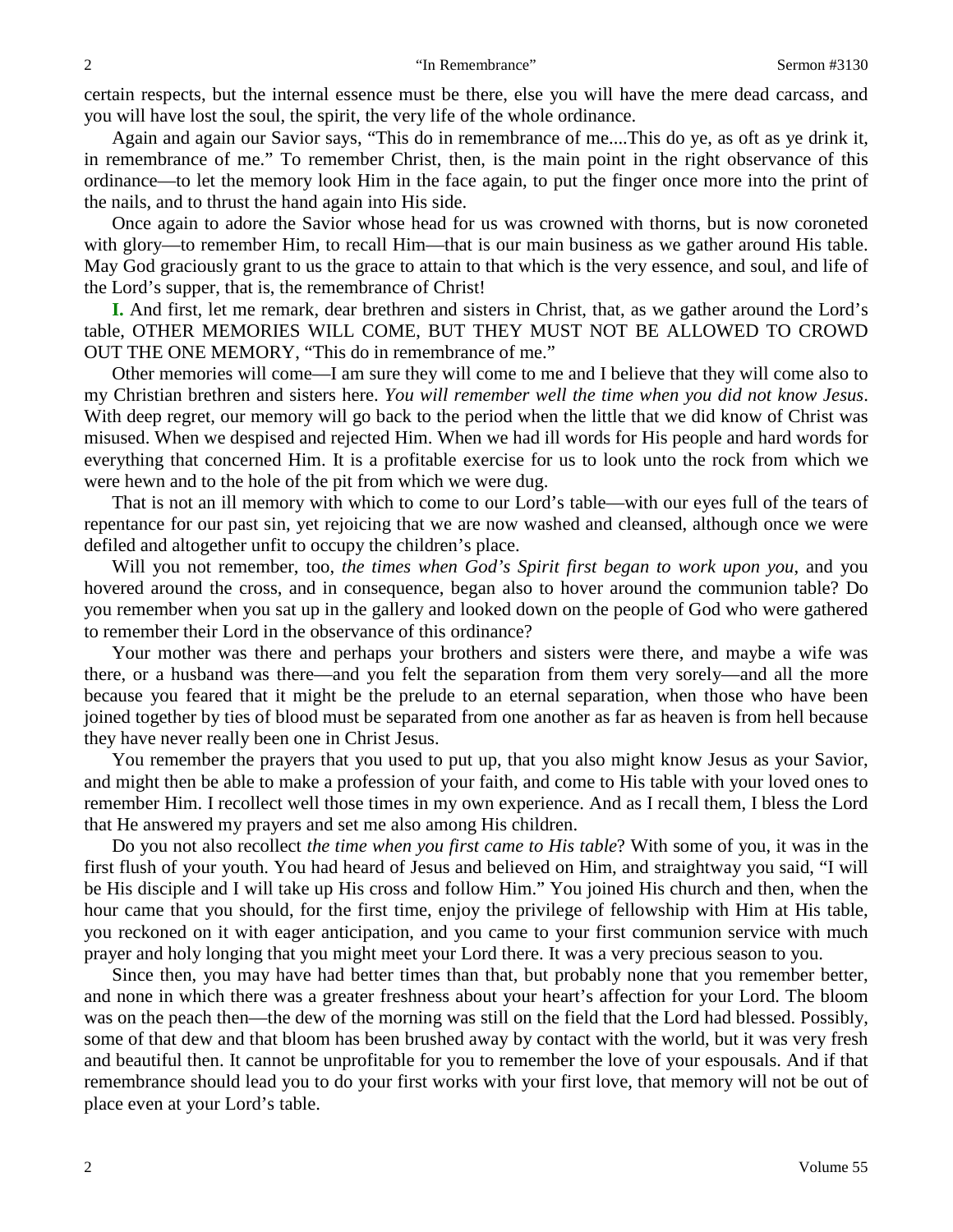#### Sermon #3130 **Sermon #3130** "In Remembrance" 3

And brethren and sisters in Christ, as we are coming again to the communion table at the close of this service, there are hallowed memories that come to me, just now, *of some who used to sit with us at this table*, some officers of the church who sat on this platform, and many members of the church who sat down there, and there, and there—good men and true, and holy women, and young saints who rejoiced in Christ, workers of different sorts, and sufferers of different kinds, persons of differing rank and degree, but "all one in Christ Jesus"—and now they are enjoying the higher fellowship in the kingdom of their Father above. They were ready "to depart, and to be with Christ; which is far better," and that is now their blessed portion.

I am sure that such memories as these must come to many of you, for some of you are occupying the very seats upon which they used to sit, or else next to you there sits one who did not sit there this time last year. Well, I do not think these are unprofitable memories, because they link us to those who have gone in to see the King—and help us to remember the mighty hosts of the redeemed who have triumphed through His grace and are now with Him in His glory. They also help us to realize the unity of the one church of Jesus Christ, of which we sometimes sing,

> *"One family we dwell in Him, One church above, beneath, Though now divided by the stream, The narrow stream of death."*

There also come to some of us the memories of *dear ones who are not here, though their hearts are here*, for sickness has detained them from the communion table these many days. Some of us who have experienced the bitterness of that deprivation, feel intense sympathy with other sufferers who are kept away from the sacred feast. And we pray the Master to send home to each of them a blessing that shall fill their souls with rejoicing and their mouths with thanksgiving.

As David ordained that those who tarried by the stuff should share equally with those who went down to the battle, so may those who are shut out from the public ministry and the observance of the ordinance with us here, have a special portion direct from the Master's own hand and heart.

And as we sit here, some of us *think with great pleasure of those who are sitting with us*. I regret that we are so often tempted to remember the fault of our fellow Christians. Oh, may they be blotted from my memory forever! Let us treasure the virtues and excellences of our fellow members and search for signs of the Spirit's work in them.

And remembering our own imperfections and failures, let us not fix our eyes upon their defects. But there are many sitting with us here who are monuments of God's grace—and as we look at them, we recollect what God has done for their souls. Some dear brethren and sisters here have been made very useful to others during the past year. And if they turn their eyes a little, they can see many of their spiritual children sitting around them. I know that it is a joyous memory to them that the past year was a fruitful one in their portion of the Lord's vineyard.

And I also bless God as I look many of you in the face, for I know that there is a love between us which many waters cannot quench, because in this place God first spoke to your souls by the ministry of His Word. These memories are profitable ones and we do well to remember those who form a part of the one mystical body of Christ. Is it not a part of our communion that the members of Christ's body should commune with their follow members as well as with their glorious Head?

One dark memory, however, crosses my mind, as I have no doubt it often crossed the minds of those who were with Christ that night when He said, "This do in remembrance of me," and that was *the remembrance of Judas*. It was that sentence, "One of you shall betray me," that made the night so sorrowful to they who were in that upper room—and Judas has had many successors in the church.

There have been those even high in official standing who, nevertheless, have bartered their Lord and Master for paltry silver. Alas! Alas! Alas! while we remember those who have done so, it will not be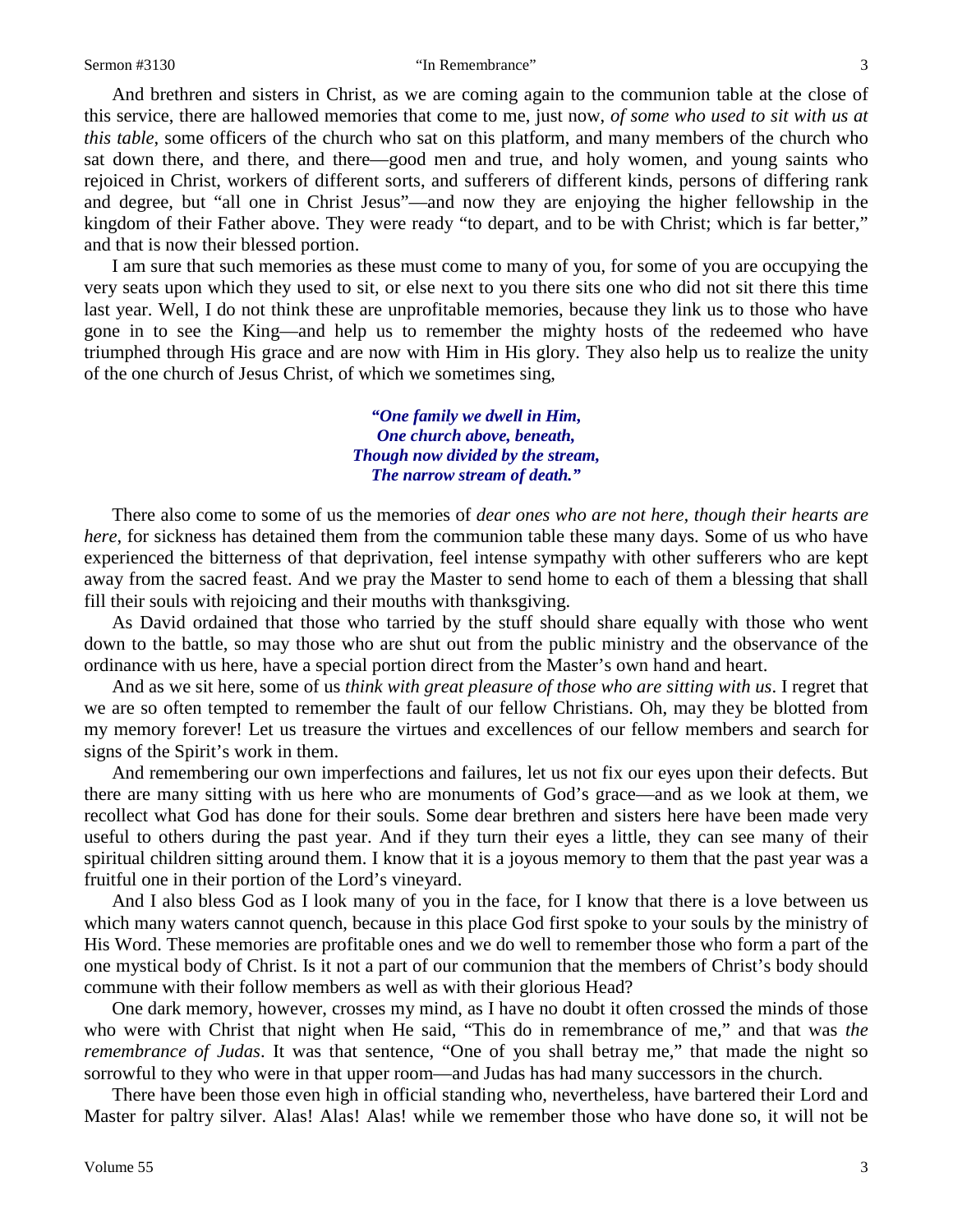with the self-righteousness that makes us think we should never have done it, but with the sacred caution which inquires, "Lord, shall I also do this thing?" And with the holy prayerfulness that cries, "Hold thou me up, and I shall be safe."

Now I think all these memories are natural, allowable, and profitable, but they must be kept in a secondary place, and they must never crowd out the remembrance of Christ. He did not say to His disciples, "This do ye in remembrance of one another," or "in remembrance of your own conversion," or "in remembrance of your former state of sin," but He said, "This do in remembrance of me."

So I claim the first place for remembrance of the Master—and I say to these other memories, "Stand back! Stand back and let Him fill the central position, let Him occupy the throne. If you will, you may sit upon the steps of His grand throne, but upon that throne you must not sit—that is for Him who says to His disciples, 'This do in remembrance of me.'"

**II.** Note, next, that THIS ORDINANCE IS VERY HELPFUL TO THAT ONE SACRED MEMORY—the memory of Christ.

The emblems upon the table—covered up from your sight at present, but to be visible soon—*the bread and wine remind us that Jesus Christ was truly man*. When He came upon this earth, He was no phantom. Even after His resurrection, when His disciples supposed that they had seen a spirit, He said to them, "Behold my hands and my feet, that it is I myself: handle me and see; for a spirit hath not flesh and bones, as ye see me have."

He took a piece of a broiled fish and of a honeycomb, and did eat it before them. The apostle John says that they had seen Him with their eyes and had handled Him with their hands. He was really God manifest in the flesh—and we are thankful that in this ordinance, there are two material emblems set before us to remind us that, although our holy religion is most deeply spiritual, yet it also touches the material, for Christ was verily bone of our bone and flesh of our flesh, man of the substance of His mother, and as such He lived and as such He really died.

These signs being laid upon a table are meant to show us, next, *the familiarity of our blessed Lord with us*. The bread is not elevated so as to be exhibited to you while you bow down before it as if it were your God, nor is the wine in the cup lifted up as an object of adoration and worship—but both these emblems are placed upon the table—the bread to be eaten and the wine to be drunk.

This is to remind us that the Word of God, incarnate, Christ Jesus our Lord and Savior, was familiar with the sons of men. "He came unto His own." He was a man among men. He was with them at their feasts and He wept with them at their funerals, He suffered hunger, and thirst, and weariness, and pain as we do. He spoke familiarly yet faithfully with the poor sinful woman at Sychar's well, and He spoke in a similar style to the great multitude. He was no recluse. He was no Oriental potentate, guarded from the throng, but He was ever among the people, healing their sicknesses, and sympathizing with them in their sorrows.

This is a great blessing to us, because while Jesus thus comes near to us, we are thereby invited to draw near to Him. The bread is placed upon the table, but the table is not lifted up beyond our reach. And we are bidden to gather round it and to eat the bread that is upon it, and so to have the most familiar acquaintance with that which is upon the table.

So, today, Jesus invites the sinful and the sorrowful to come to Him. "Come unto me, all you that labor and are heavy laden, and I will give you rest." And as for His own people, He is so familiar with them that, if there were anything He had not told them, which was really for their good, He would tell them now.

He said to His disciples concerning the many mansions in His Father's house, "If it were not so, I would have told you." And He also said to them, "Henceforth I call you not servants; for the servant knoweth not what his lord doeth: but I have called you friend; for all things that I have heard of my Father I have made known unto you." Jesus Christ is not like Moses, whose glory repelled—but His glory attracts. He is the good Shepherd who delights to fold the lambs in His bosom. He is the Man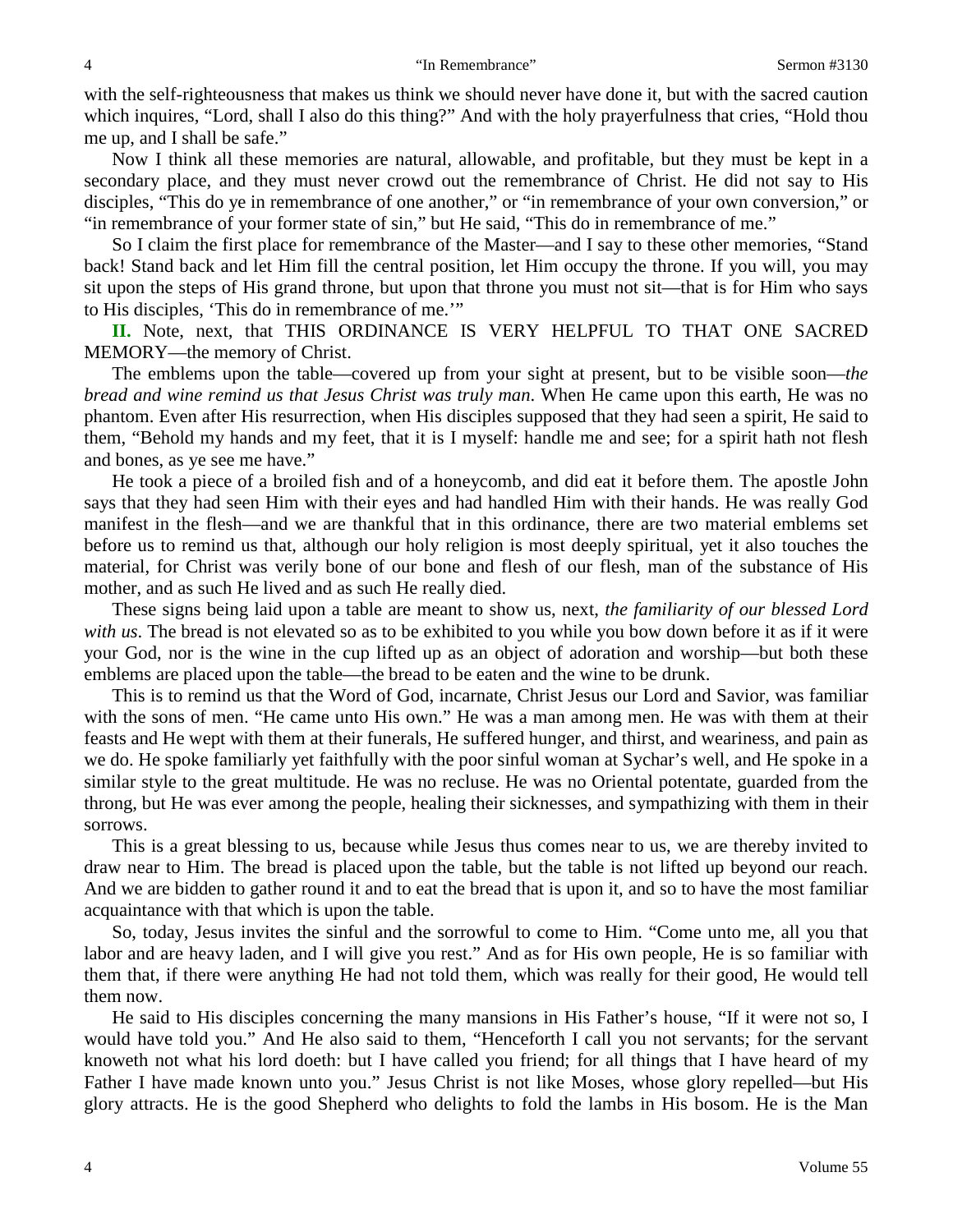among men who loves men and loves to have men about Him, for His delights are still as they have always been—with the sons of men.

This truth ought to help us to remember our Lord—that He is truly man, a man among us, near to us, to whom we are very dear, and who should be, and I trust is, very dear to us. He is our Brother, ay, He is nearer even than a brother, for He is a part of ourselves. Have I exaggerated in using that expression? No, for is He not our Head and are we not "members of his body, of his flesh, and of his bones," and should we not therefore rejoice that we are reminded of this great fact by the homely tokens which set Him forth so familiarly in this ordinance?

Then you will note, by and by, that *the bread has to be broken and the wine poured forth to show the sufferings of the Savior*. The bread itself is a most impressive type of suffering. The corn is buried in the dark earth, pinched by many a frost when it peers above the ground, and exposed to many trials ere it comes to its full growth.

When it is ripe, it is cut down with a sharp sickle, threshed with many a heavy blow, then ground in the mill, the flour kneaded into dough, pressed into the shape of loaves, thrust into a hot oven, and baked, and then in this last process, broken. Our blessed Master seemed to be passing through all that experience in His lifetime on earth.

He actually used some of the processes that I have described as pictures of Himself, as in that notable instance when He said, "Except a corn of wheat fall into the ground and die, it abideth alone: but if it die, it bringeth forth fruit." Especially was that last part of the process—the breaking of the bread as a type of His sufferings—illustrated throughout His whole life.

When did He not suffer? What sorrows were crowded into the three years of His public ministry! His life was one of constant suffering and then at the last came the great climax of it all—and none of us can fully tell what was meant by Gethsemane and its bloody sweat, by Gabbatha and its terrible flagellation, and by Golgotha and its cruel and shameful death upon the accursed tree.

There is, also, another most suggestive symbol of Christ's sufferings in the various processes that result in "the fruit of the vine" in the cup on the communion table. Both emblems impressively set forth our Savior's sufferings.

But you have more than that, for *you have Christ's death set forth in the instructive symbol of the bread separated from the wine*. To mix them in one cup would be to spoil the whole metaphorical teaching of the ordinance. The blood with the flesh is life, but the blood drained from the flesh is death. The blood is represented by the wine by itself in the cup—and the bread by itself represents the flesh. And the two emblems together set forth death, and a violent death, such a death as Jesus died.

Did you not sing of it just now,

*"See from His head, His hands, His feet, Sorrow and love flow mingled down! Did e'er such love and sorrow meet, Or thorns compose so rich a crown?"*

Never forget that the punishment for sin is not simply suffering, but death. "The soul that sinneth it shall die." And it was not until Christ died that the debt, which was due from His people to the justice of God, was fully discharged. The two emblems in this ordinance, therefore, needed to be separate in order to set before us the death of our dear Lord and Savior—and so to help us to remember Him.

Then, *the eating of the bread and the drinking of the wine symbolize our reception of Christ into our innermost selves*. After looking at the signs, they who communicate eat and drink thereof to show, as in a figure, how Christ is received into the soul. Faith must be the mouth of the soul, and into that mouth we must receive Christ Himself and live upon Him. That new life, which God has created within us, must be fed and sustained by the grand truth of the atonement of Christ, the wondrous doctrine of His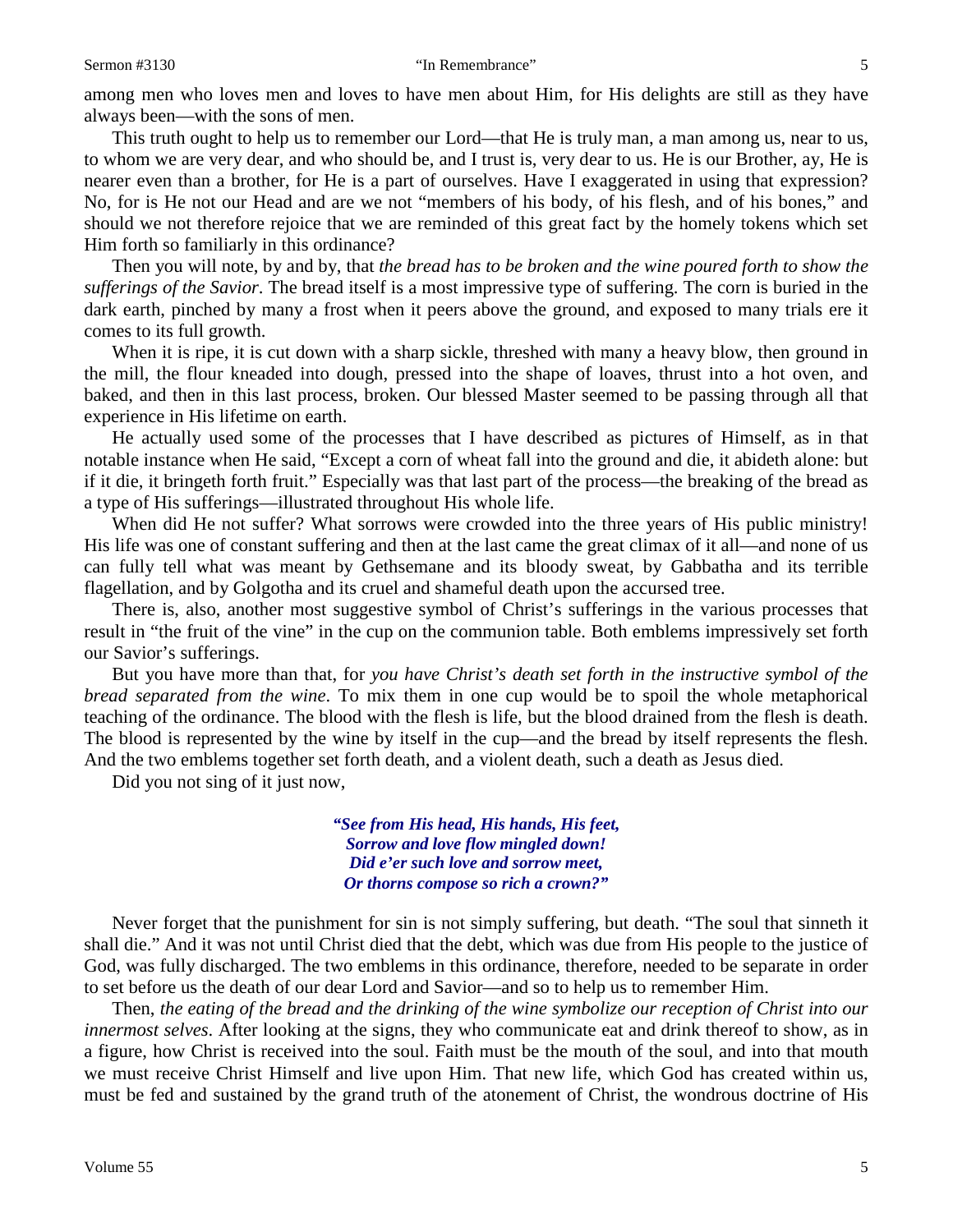substitutionary sacrifice on behalf of all who believe in Him. There is a very important point of instruction there and I pray that none of you may ever miss it.

The thought also occurred to me that when the feast is over, and the bread is eaten, and the wine is drunk, no one ever says, "Where shall we find the bread for another observance of the supper?" or "Whence shall we get wine that we may come again to celebrate this sacred feast?" No, for everybody knows that, practically, of bread there is no stint and of wine there is no limit, so it seems as though, among other reasons, *these two emblems were selected to teach us, by their plenteousness, the allsufficiency of Christ*.

When we have spiritually fed upon Him tonight, there is as much for us to feed upon tomorrow, and when we have been drinking with joy in remembrance of Him, we may come and drink again and again, for this is a very sea of blessing of which we are bidden to drink.

If you took a cupful of water from the sea, there would be so much the less there though none could tell the difference. But if you took an ocean full of love and joy out of the Redeemer, there would be none the less left in Him. It is true of His grace that it is not diminished by all that His people receive of it and it never can be exhausted.

'Tis pleasant to gather fruit where there are many heavily-laden trees and to receive money from a store in which there is much left after we have had all we need. And it is pleasant to come and feast at a table that is still richly laden after myriads have been fed at it and that is still as full as ever though ten thousand times ten thousand saints have here been feasted to the full.

Thus I think I have shown you, and I pray the Holy Spirit to show you that, in this ordinance, there is much to help us to remember our Lord and Savior.

**III.** But now, beloved, in the third place, it may be useful to you if I call to your mind anew the fact THAT THE REMEMBRANCE OF CHRIST IS OF ITSELF MOST NEEDFUL FOR ALL BELIEVERS.

For, first, *the remembrance of Christ is the prolongation of the act of faith*. What is faith but the first look at Christ and what is remembering Him but continuing to look at Him? At any rate, if it is not the same thing, the one act leads up to the other, for never did any soul truly remember Christ without its faith growing.

Come, then, to the Lord's table, all you who are alive unto God through faith in Jesus Christ, and pray that here your faith may be greatly increased. You have believed on Him and He is made of God unto you, "wisdom, and righteousness, and sanctification, and redemption." You have trusted in Him and you are pardoned, accepted, saved by Him. Come then to His table, looking to Him as your Savior, looking to Him in whom you are accepted, looking to Him through whom you hope to enter into heaven at the last. Let your remembrance be blessed to you as being the continuance of your first faith.

Then, next, *the remembrance of Christ is a very blessed stimulus to our love*. "Absence makes the heart grow fonder," say some. That is a questionable proverb in relation to our earthly friends, but I am sure that it never was true and never will be true with regard to Christ and His people. We must be with Him to really love Him—and the longer we are with Him, the more we shall love Him. And when we are with Him forever and forever without a break, then shall we love Him with all our heart, and soul, and strength—without coldness or chill forever.

Remembrance of Christ will bring Him to you. It will hold up His portrait before your mind's eye and enable you to see His heart beating with love to you. It will make you feel that He still loves you although He reigns exalted high, and then your love will flow out to Him more freely in return.

And beloved, there will be another good thing which will come out of this remembrance of Christ, for *it will be the suggestion to you of renewed hope*. When a man remembers that Jesus Christ is really his, then he says, "Have I such a Savior as this? Then, by and by, I shall be with Him where He is and I shall behold His glory, for that is His prayer concerning me. His arm is strong enough to keep me. His heart is warm enough to love me. His eyes are bright enough to see me. I know that I shall be eternally saved by Him."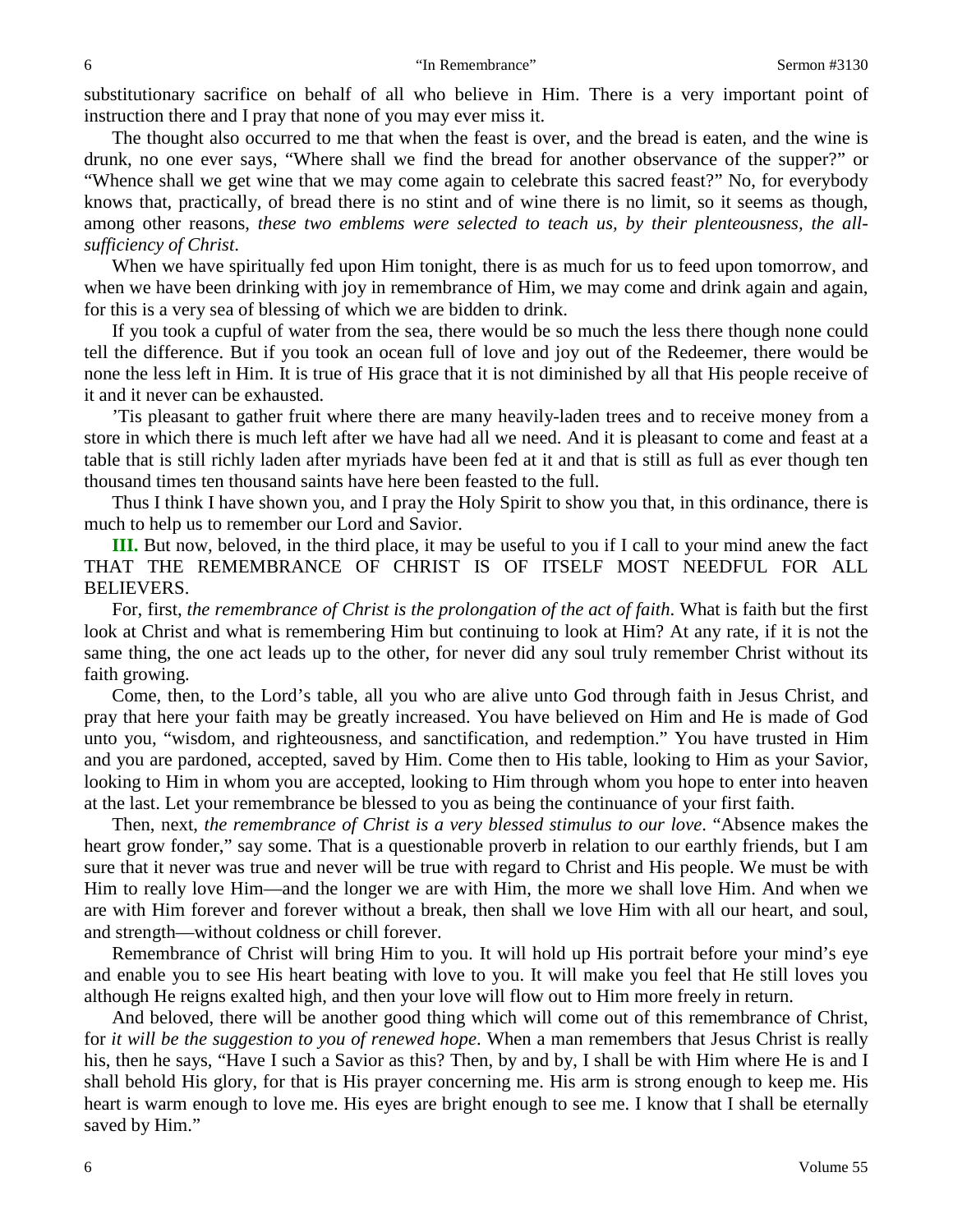It seems to me also that, *coming to this communion table to remember Christ, if we really do remember Him, is like a recall,* as when you have heard the trumpet sound for the soldiers to come back to the standard. It is a recall from the world. It says to you, "Now forget your business, forget your pains, forget your family cares, forget everything but your Lord. Come back, poor perplexed Martha, and become like Mary, and sit at Christ's feet. This do in remembrance of Him."

It is a recall from self. You have been saying, "I have not grown in grace as I hoped to do. My doubts are many, my sins innumerable, my spiritual state is not what I would fain have it to be." Then come back from all that to your Lord—from the filthiness to the cleansing fountain, from the leprosy to the healing, from prison to the great Liberator, from your poverty to His wealth, from your lost estate to Him who is all your salvation, and all your desire, and who says to you, "This do in remembrance of me." It calls you back from introspection, from looking within to looking away to your Lord, looking off unto Jesus.

And does not this remembrance call all of us back to our Lord from whatever we have been engaged in, even for His own name's sake? Have we been engaged in controversy? Have we been fighting for liberty of worship, for the severance of church and state, for Calvinistic doctrine, for some view of the second advent, or for any particular form of doctrine?

Then I think I hear the voice of Jesus saying, "Come back, my child, from the battlefield on which you have been contending with a brave and true heart for the defense of my faith—come back to Me, Myself. I call you now not to remember doctrine, but to remember me. "This do in remembrance of me."

So let us come together to His table though we differ from one another in many respects. We can remember Him in unity here wherever else we may not be able to unite. And let us come back, too, from all our Christian labors. I would like to forget, at this table, everything that is faulty in my own work, or in the work of my brethren, or in their characters—everything that might grieve, and vex, and annoy. We will try to put it all away from us, for just now our Lord's command to us is, "This do in remembrance of me."

I said that this remembrance was like a recall, to summon the soldiers back to the standard. But it also seems to me *like the morning bugle sounding clearly throughout the camp to wake the soldiers*. "This do in remembrance of me." Christ has gone up into His glory, away from the damps and mists of earth. Think, beloved, of the glory and brightness that abound where He stands, and of which He is the central sun.

And from that glory, clear and shrill, as though it were the first notes from the archangel's trumpet, I hear the message sounding again and again, "Remember Me! Remember Me! Remember Me in my glory as well as in my shame. Remember me in my triumph as well as in my warfare. 'This do in remembrance of me.'"

If we have really believed in Jesus, let us come to His table as though our communion here were the first course of that everlasting supper to which we shall sit down with Him above. Or to change the figure and make it more correct, let this sad feast be, as one of the martyrs called it, the break-fast wherein we break the long fast of this world and feed on heaven's bread with Christ, knowing that we shall soon be at the great marriage supper of the Lamb, which shall know no end, and where we shall feast forever in His sight.

Is it not true, then, that in this remembrance there is much that is precious, and valuable, and really needful to all who believe on the Lord Jesus Christ?

**IV.** But now I must close by reminding you that THIS SYMBOLIC FESTIVAL IS HIGHLY BENEFICIAL IN REFRESHING OUR MEMORIES.

I am sure *we need this supper, though it is but a material feast, because we are yet in the body*. There are some people who, if they had the power, would be presumptuous enough to do away with baptism and the Lord's supper because they have been so grossly misused. But if they could blot them out, it would be an irreparable loss to the church of Christ.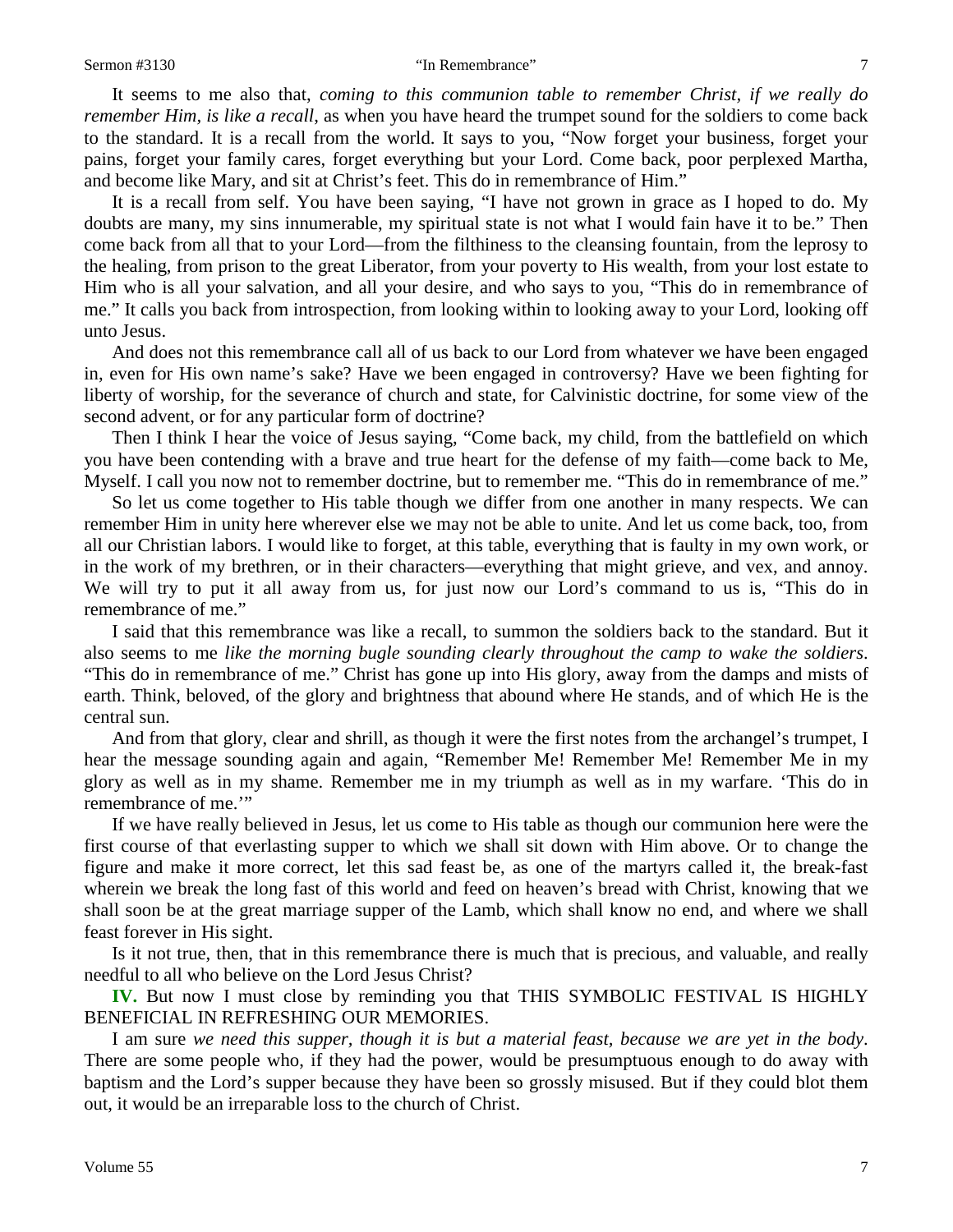#### 8 "In Remembrance" Sermon #3130

These ordinances are the only link between the spirituality of our faith and materialism, but we must remember that God has not flung away materialism as a thing that cannot be bettered. He did curse the earth once, and it still brings forth thorns and thistles, but He does not mean it to always remain under the curse.

There will come a time when there shall be a new heaven and a new earth literally—and here, where sin has triumphed—grace shall reign. Believers are still here in the body, but Paul's words are as true today as when he wrote them, "Know ye not that your body is the temple of the Holy Ghost which is in you?" These very bodies of ours shall rise again from the grave. They may sleep in the dust for a while, but they shall come again from the land of their captivity and in our flesh shall we see God—and our body as well as our spirit shall enjoy an eternity of bliss with our Savior in His body as well as in His spirit in His great triumph. Of course it will not be such flesh as it now is, for flesh and blood cannot inherit the kingdom of God. But still, it will be the same body, though it will have undergone a wonderful change.

So I thank God for the two ordinances of baptism and the Lord's supper, because they teach me that nothing is common or unclean. They sanctify the rivers for me, they sanctify my daily bread for me. They make me feel not as if I lived, like a Brahmin, in a world where everything might pollute me, but like a Christian—in a world where Christ has lived and in a position in which everything may be to me "holiness unto the Lord" if my heart is right before Him.

Not only is this symbolic festival beneficial to us because materialism still appertains to our bodies, but *it is specially so because Jesus appointed it*. He would never have appointed a needless ceremony, and He was no lover of useless ceremonies. He never wrote a Directorium (is not that the name of it?) giving instructions as to how to celebrate various ecclesiastical ceremonies. So, as He has ordained this memorial He must have known that we needed it because of our forgetfulness. And we may be quite sure that as He has ordained it, He will make it answer the ends for which He instituted it.

Besides, *experience has taught many of us how valuable this ordinance is*. I can bear my own witness that many and many a Sabbath, when I have found but little food for my own soul elsewhere, I have found it at the communion table. You know that, sometimes, we who preach the Gospel are not ourselves fed by it even when those who hear us may be feasting upon it—but the Master still presides at His own table, and He sees that the minister is fed as well as the rest of the communicants.

I have been in a foreign land where there was no congregation to meet for public worship, but the two or three believers who were there have always broken bread together each Sabbath day, and it has been to us quite a full service, most strengthening to the soul, when we have gathered around the table of our Lord to do "this" in remembrance of Him.

One other thing I will mention and that is, how often has Christ set His seal to this supper by *blessing it, not only to those who were doing it in remembrance of Him, but even to those who were only spectators*. It is an encouraging thought to us that the Spirit of God, while He has been hovering over the assembly of believers in Jesus, has turned His eyes of pity upon those who were but observers, looking on at the ordinance—and has made the symbols to be a sermon, and the communion service to be a most impressive discourse.

And many there are, now in heaven, who were led there through holy thoughts that were first implanted in their minds and hearts at the communion feast. And many others are on their way to glory whose feet were first guided into the right road while they were watching others who had met together thus to remember their dear Lord and Savior. So prize this ordinance much, beloved, because it is so highly beneficial to you in refreshing your memories, and also because, incidentally, it may be made a means of blessing to others.

I close by saying that *it is clear, from our Lord's command, that attendance at this ordinance is binding upon all Christians*. "This *do*"—not, "This *look at*"—but "This *do* in remembrance of me." All who truly love their Lord should hear Him say to them, "If ye love me, keep my commandments." Some